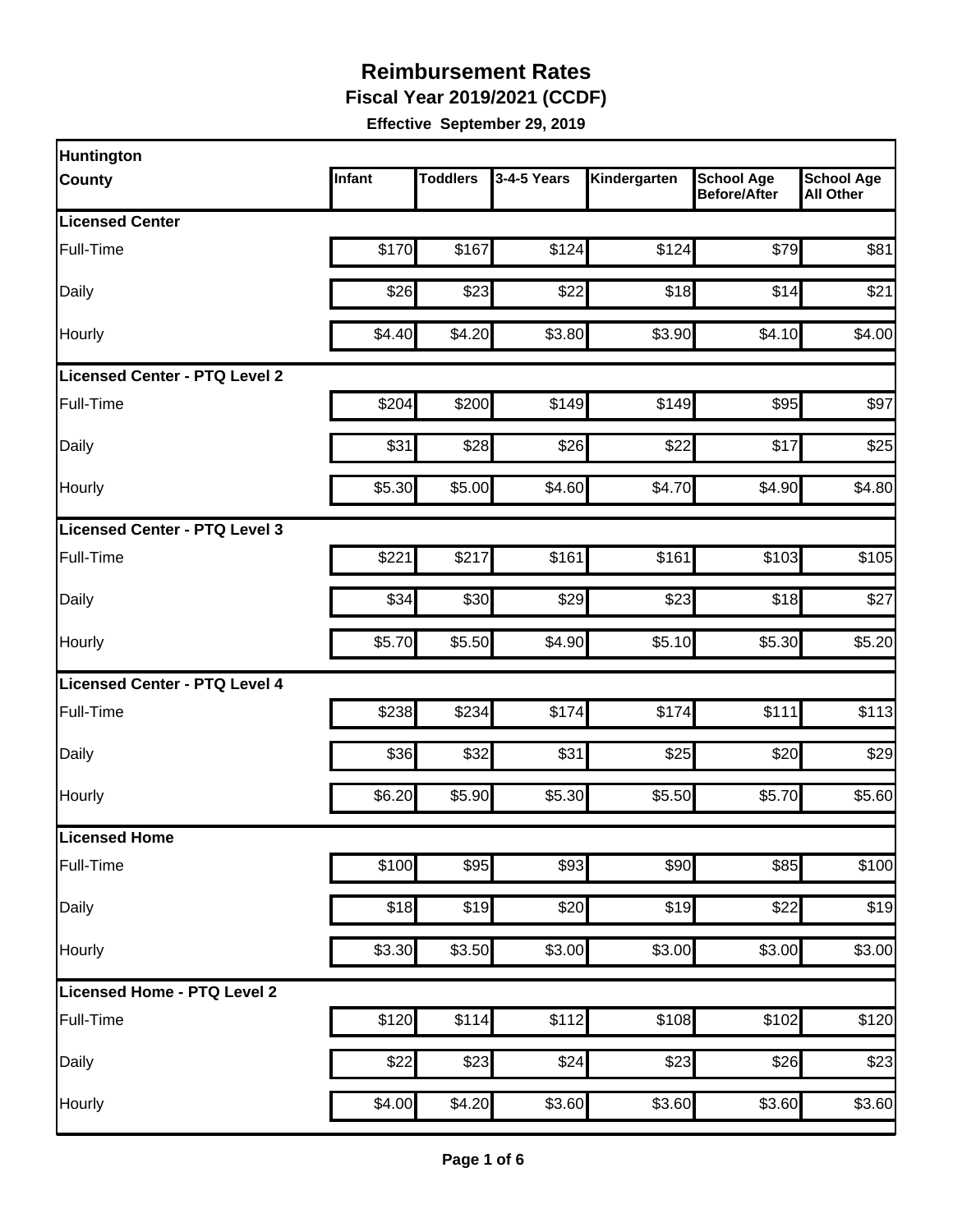**Fiscal Year 2019/2021 (CCDF)**

| Huntington                               |        |                 |                  |                    |                                          |                                       |
|------------------------------------------|--------|-----------------|------------------|--------------------|------------------------------------------|---------------------------------------|
| <b>County</b>                            | Infant | <b>Toddlers</b> | 3-4-5 Years      | Kindergarten       | <b>School Age</b><br><b>Before/After</b> | <b>School Age</b><br><b>All Other</b> |
| Licensed Home - PTQ Level 3              |        |                 |                  |                    |                                          |                                       |
| Full-Time                                | \$130  | \$124           | \$121            | \$117              | \$111                                    | \$130                                 |
| Daily                                    | \$23   | \$25            | \$26             | \$25               | \$29                                     | \$25                                  |
| Hourly                                   | \$4.30 | \$4.60          | \$3.90           | \$3.90             | \$3.90                                   | \$3.90                                |
| Licensed Home - PTQ Level 4              |        |                 |                  |                    |                                          |                                       |
| Full-Time                                | \$140  | \$133           | \$130            | \$126              | \$119                                    | \$140                                 |
| Daily                                    | \$25   | \$27            | \$28             | \$27               | \$31                                     | \$27                                  |
| Hourly                                   | \$4.60 | \$4.90          | \$4.20           | \$4.20             | \$4.20                                   | \$4.20                                |
| <b>Registered Ministry</b>               |        |                 |                  |                    |                                          |                                       |
| Full-Time                                | \$135  | \$113           | \$89             | \$67               | \$43                                     | \$81                                  |
| Daily                                    | \$26   | \$23            | \$20             | \$13               | \$14                                     | \$17                                  |
| Hourly                                   | \$4.00 | \$4.00          | \$3.80           | \$3.90             | \$4.00                                   | \$4.00                                |
| <b>Registered Ministry - PTQ Level 1</b> |        |                 |                  |                    |                                          |                                       |
| Full-Time                                | \$153  | \$140           | \$107            | \$96               | \$61                                     | \$81                                  |
| Daily                                    | \$26   | \$23            | \$21             | \$16               | \$14                                     | \$19                                  |
| Hourly                                   | \$4.20 | \$4.10          | \$3.80           | \$3.90             | \$4.10                                   | \$4.00                                |
| <b>Registered Ministry - PTQ Level 2</b> |        |                 |                  |                    |                                          |                                       |
| Full-Time                                | \$204  | \$200           | \$149            | \$149              | \$95                                     | \$97                                  |
| Daily                                    | \$31   | \$28            | $\overline{$}26$ | \$22               | \$17                                     | \$25                                  |
| Hourly                                   | \$5.30 | \$5.00          | \$4.60           | \$4.70             | \$4.90                                   | \$4.80                                |
| <b>Registered Ministry - PTQ Level 3</b> |        |                 |                  |                    |                                          |                                       |
| Full-Time                                | \$221  | \$217           | \$161            | \$161              | \$103                                    | \$105                                 |
| Daily                                    | \$34   | \$30            | $\overline{$}29$ | \$23               | \$18                                     | \$27                                  |
| Hourly                                   | \$5.70 | \$5.50          | \$4.90           | $\overline{$5.10}$ | \$5.30                                   | \$5.20                                |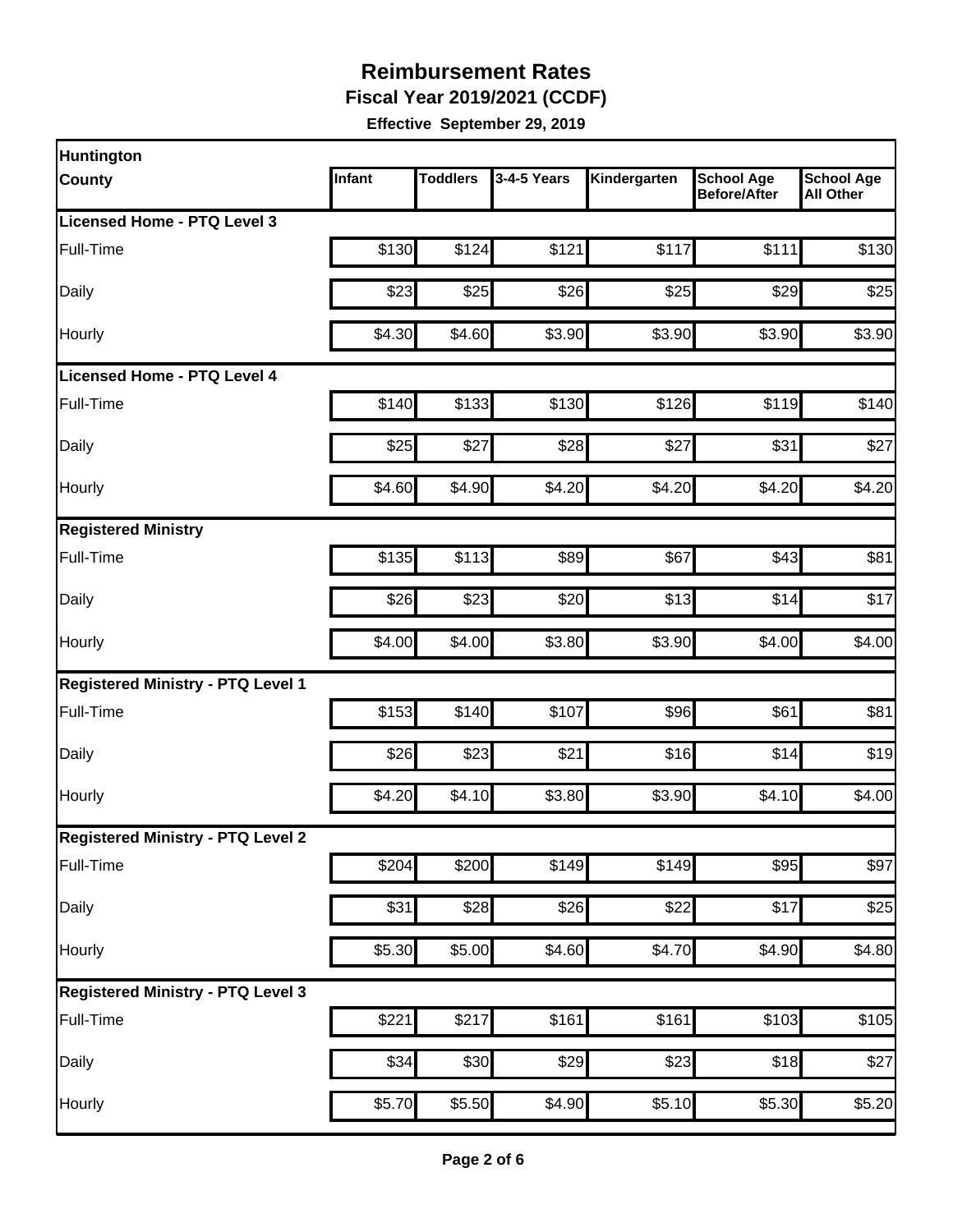**Fiscal Year 2019/2021 (CCDF)**

| Huntington                               |        |                 |             |              |                                          |                                       |
|------------------------------------------|--------|-----------------|-------------|--------------|------------------------------------------|---------------------------------------|
| <b>County</b>                            | Infant | <b>Toddlers</b> | 3-4-5 Years | Kindergarten | <b>School Age</b><br><b>Before/After</b> | <b>School Age</b><br><b>All Other</b> |
| <b>Registered Ministry - PTQ Level 4</b> |        |                 |             |              |                                          |                                       |
| Full-Time                                | \$238  | \$234           | \$174       | \$174        | \$111                                    | \$113                                 |
| Daily                                    | \$36   | \$32            | \$31        | \$25         | \$20                                     | \$29                                  |
| Hourly                                   | \$6.20 | \$5.90          | \$5.30      | \$5.50       | \$5.70                                   | \$5.60                                |
| <b>Exempt Center</b>                     |        |                 |             |              |                                          |                                       |
| Full-Time                                | \$135  | \$113           | \$89        | \$67         | \$43                                     | \$81                                  |
| Daily                                    | \$26   | \$23            | \$20        | \$13         | \$14                                     | \$17                                  |
| Hourly                                   | \$4.00 | \$4.00          | \$3.80      | \$3.90       | \$4.00                                   | \$4.00                                |
| <b>Accredited Exempt Center</b>          |        |                 |             |              |                                          |                                       |
| Full-Time                                | \$187  | \$165           | \$129       | \$128        | \$84                                     | \$89                                  |
| Daily                                    | \$29   | \$25            | \$24        | \$20         | \$15                                     | \$23                                  |
| Hourly                                   | \$4.80 | \$4.60          | \$4.20      | \$4.30       | \$4.50                                   | \$4.40                                |
| <b>Exempt Home</b>                       |        |                 |             |              |                                          |                                       |
| Full-Time                                | \$57   | \$62            | \$62        | \$57         | \$26                                     | \$62                                  |
| Daily                                    | \$12   | \$13            | \$13        | \$14         | \$14                                     | \$12                                  |
| Hourly                                   | \$2.10 | \$2.10          | \$2.10      | \$2.10       | \$2.10                                   | \$2.10                                |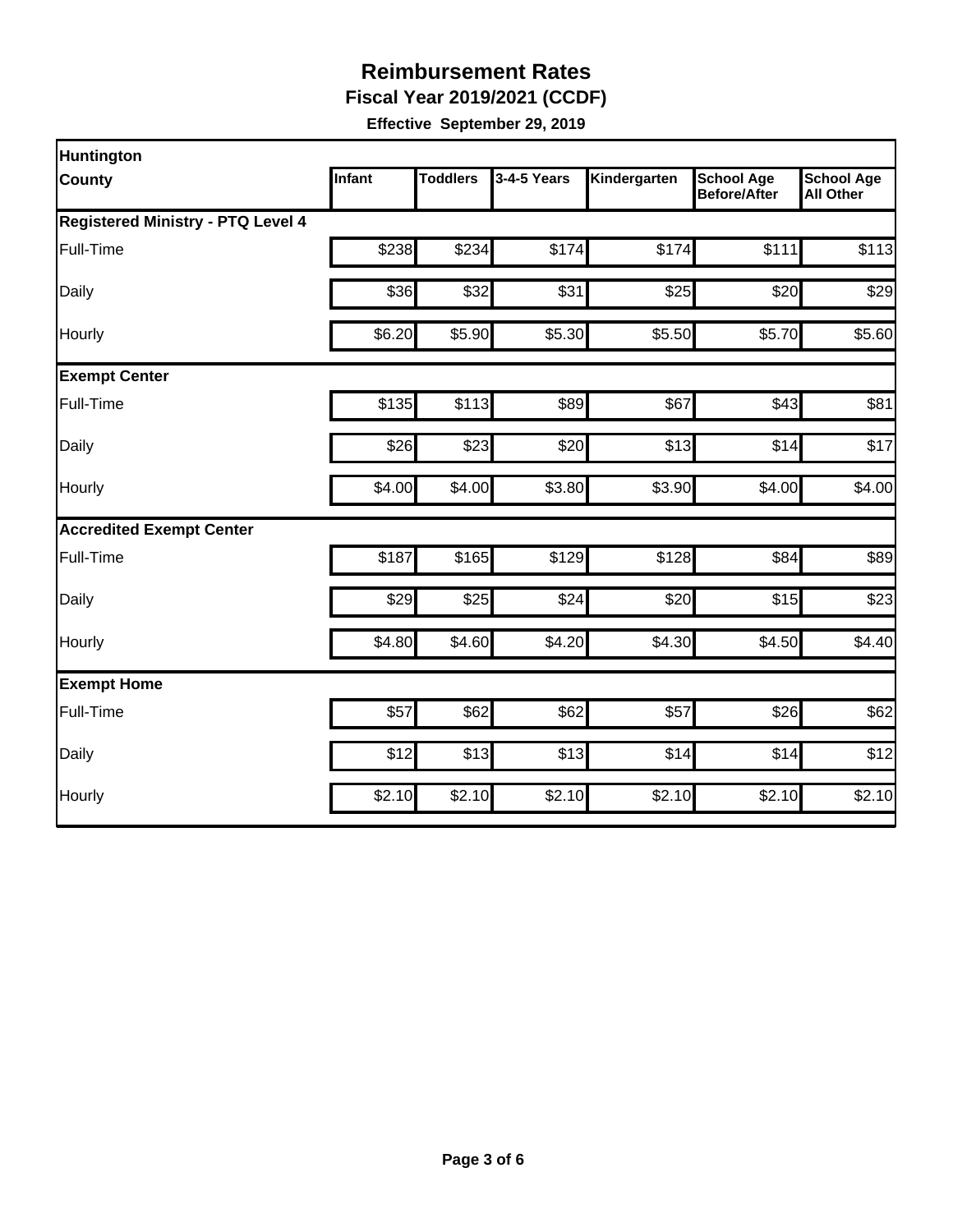#### **School Year 2019/2021 (OMW Pre-K) Reimbursement Rates**

| Huntington                    |        |                 |             |              |                                          |                                       |
|-------------------------------|--------|-----------------|-------------|--------------|------------------------------------------|---------------------------------------|
| <b>County</b>                 | Infant | <b>Toddlers</b> | 3-4-5 Years | Kindergarten | <b>School Age</b><br><b>Before/After</b> | <b>School Age</b><br><b>All Other</b> |
| Licensed Center - PTQ Level 3 |        |                 |             |              |                                          |                                       |
| Full-Time                     |        |                 | \$177.10    |              |                                          |                                       |
| Daily                         |        |                 |             |              |                                          |                                       |
| Hourly                        |        |                 |             |              |                                          |                                       |
| Licensed Center - PTQ Level 4 |        |                 |             |              |                                          |                                       |
| Full-Time                     |        |                 | \$191.40    |              |                                          |                                       |
| Daily                         |        |                 |             |              |                                          |                                       |
| <b>Hourly</b>                 |        |                 |             |              |                                          |                                       |
| Licensed Home - PTQ Level 3   |        |                 |             |              |                                          |                                       |
| Full-Time                     |        |                 | \$133.10    |              |                                          |                                       |
| Daily                         |        |                 |             |              |                                          |                                       |
| <b>Hourly</b>                 |        |                 |             |              |                                          |                                       |
| Licensed Home - PTQ Level 4   |        |                 |             |              |                                          |                                       |
| Full-Time                     |        |                 | \$143.00    |              |                                          |                                       |
| Daily                         |        |                 |             |              |                                          |                                       |
| Hourly                        |        |                 |             |              |                                          |                                       |
| VCP Ministry - PTQ Level 0    |        |                 |             |              |                                          |                                       |
| Full-Time                     |        |                 | \$97.90     |              |                                          |                                       |
| Daily                         |        |                 |             |              |                                          |                                       |
| Hourly                        |        |                 |             |              |                                          |                                       |
| VCP Ministry - PTQ Level 3    |        |                 |             |              |                                          |                                       |
| Full-Time                     |        |                 | \$177.10    |              |                                          |                                       |
| Daily                         |        |                 |             |              |                                          |                                       |
| Hourly                        |        |                 |             |              |                                          |                                       |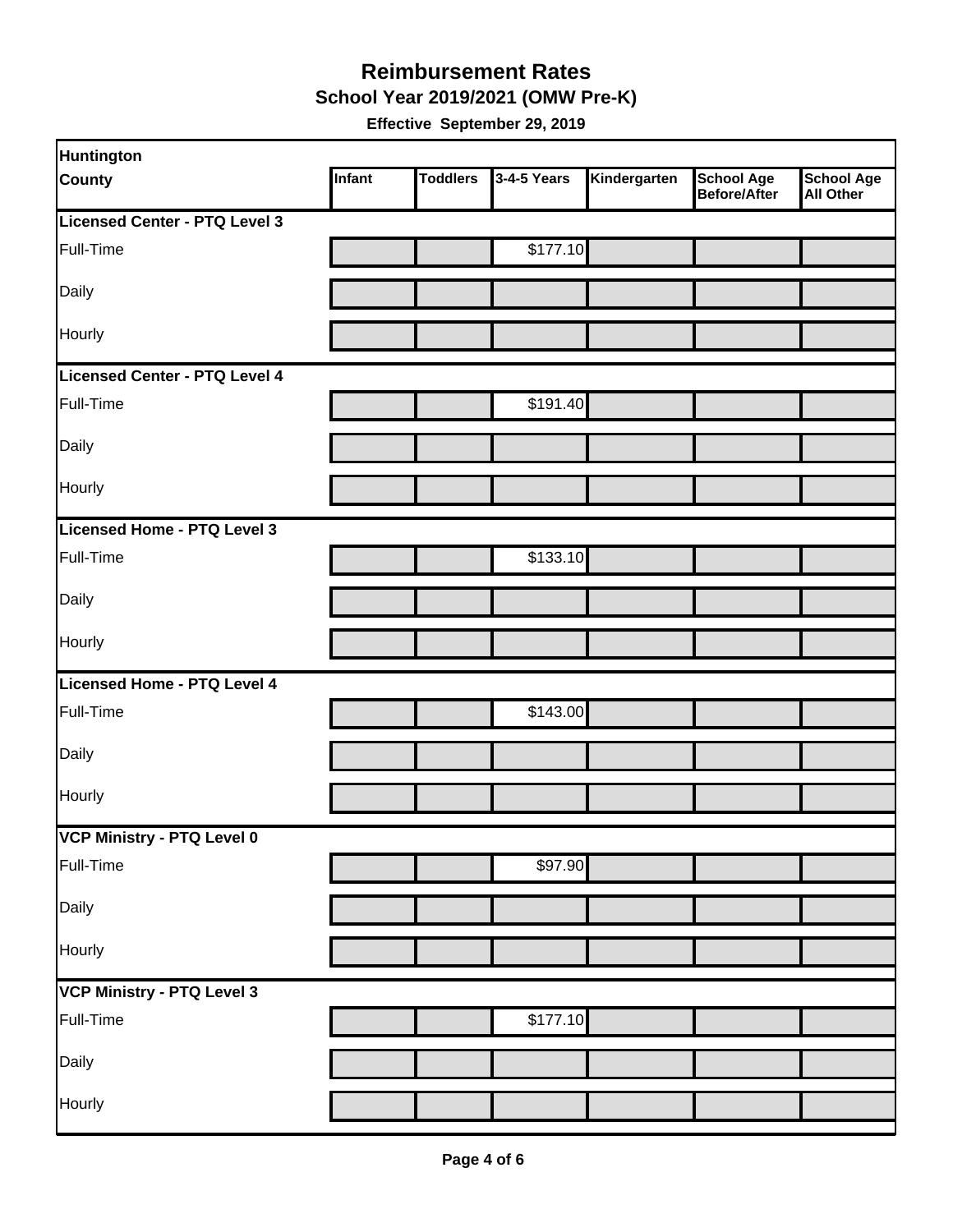**School Year 2019/2021 (OMW Pre-K)**

| <b>Huntington</b>                              |        |                 |             |              |                                          |                                       |  |  |
|------------------------------------------------|--------|-----------------|-------------|--------------|------------------------------------------|---------------------------------------|--|--|
| <b>County</b>                                  | Infant | <b>Toddlers</b> | 3-4-5 Years | Kindergarten | <b>School Age</b><br><b>Before/After</b> | <b>School Age</b><br><b>All Other</b> |  |  |
| <b>VCP Ministry - PTQ Level 4</b>              |        |                 |             |              |                                          |                                       |  |  |
| Full-Time                                      |        |                 | \$191.40    |              |                                          |                                       |  |  |
| Daily                                          |        |                 |             |              |                                          |                                       |  |  |
| Hourly                                         |        |                 |             |              |                                          |                                       |  |  |
| <b>Private Accredited School - PTQ Level 0</b> |        |                 |             |              |                                          |                                       |  |  |
| Full-Time                                      |        |                 | \$136.40    |              |                                          |                                       |  |  |
| Daily                                          |        |                 |             |              |                                          |                                       |  |  |
| Hourly                                         |        |                 |             |              |                                          |                                       |  |  |
| Private Accredited School - PTQ Level 1        |        |                 |             |              |                                          |                                       |  |  |
| Full-Time                                      |        |                 | \$136.40    |              |                                          |                                       |  |  |
| Daily                                          |        |                 |             |              |                                          |                                       |  |  |
| Hourly                                         |        |                 |             |              |                                          |                                       |  |  |
| <b>Private Accredited School - PTQ Level 2</b> |        |                 |             |              |                                          |                                       |  |  |
| Full-Time                                      |        |                 | \$163.90    |              |                                          |                                       |  |  |
| Daily                                          |        |                 |             |              |                                          |                                       |  |  |
| Hourly                                         |        |                 |             |              |                                          |                                       |  |  |
| <b>Private Accredited School - PTQ Level 3</b> |        |                 |             |              |                                          |                                       |  |  |
| Full-Time                                      |        |                 | \$177.10    |              |                                          |                                       |  |  |
| Daily                                          |        |                 |             |              |                                          |                                       |  |  |
| Hourly                                         |        |                 |             |              |                                          |                                       |  |  |
| Private Accredited School - PTQ Level 4        |        |                 |             |              |                                          |                                       |  |  |
| Full-Time                                      |        |                 | \$191.40    |              |                                          |                                       |  |  |
| Daily                                          |        |                 |             |              |                                          |                                       |  |  |
| Hourly                                         |        |                 |             |              |                                          |                                       |  |  |